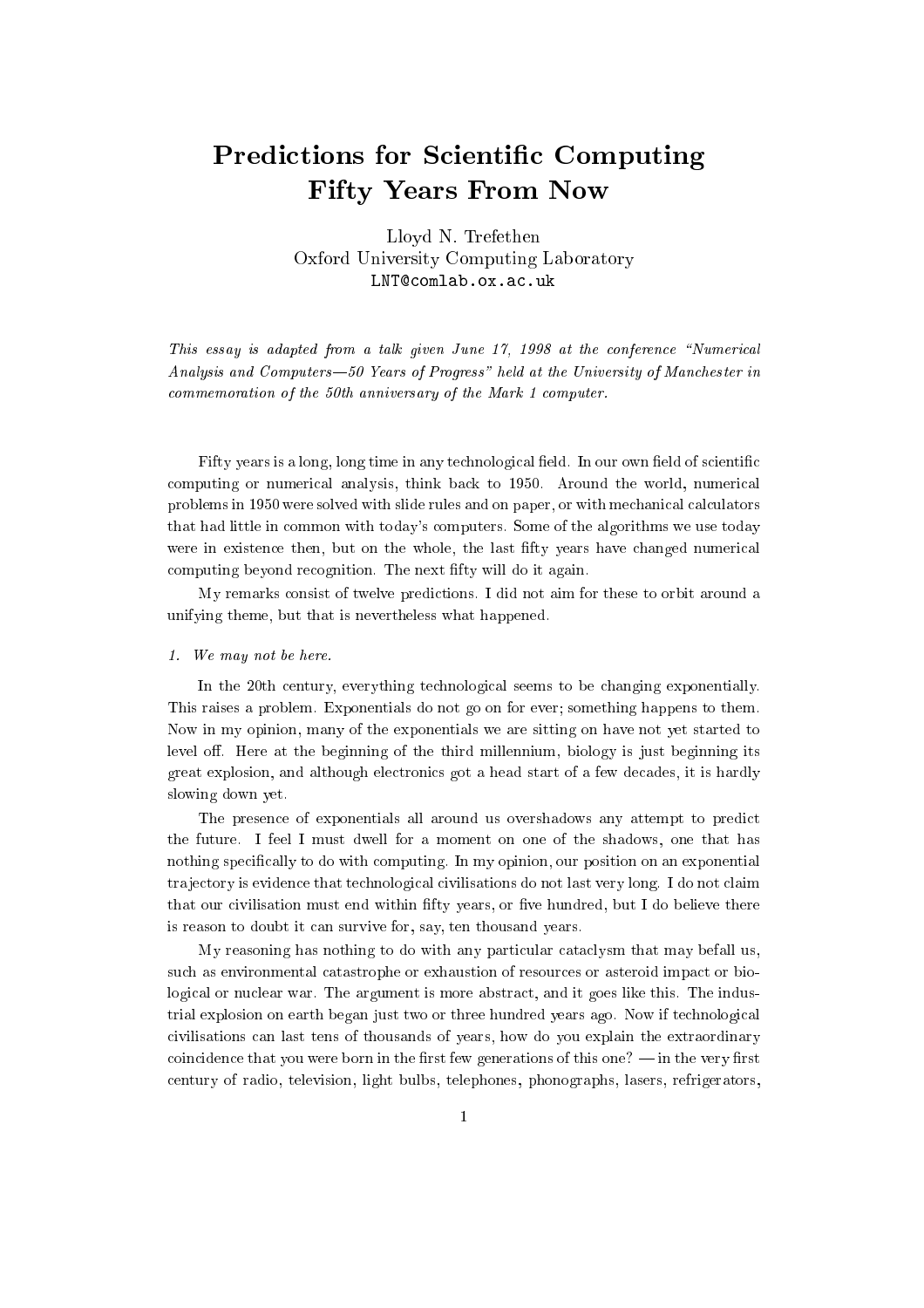automobiles, airplanes, spacecraft, computers, nuclear power, nuclear weapons, plastics, antibiotics, and genetic engineering?

I believe that the explanation of our special position in history may be that it is not so special after all, because history tends not to last very long. This argument has been called the Copernican Principle by J. R. Gott of Princeton University.

There is a second line of evidence, sometimes known as *Fermi's paradox*, that also suggests that technological civilisations are short-lived. The human race is not an outpost of a galactic society; it is a domestic product. How can we explain this if technological civilisations last tens of thousands of years? An ages-old technological civilisation will expand across its galaxy, simply because it can. (Don't ask why, for expanding is what life does. If one species doesn't, another will replace it.) Yet in 100,000 years of expanding at one hundredth the speed of light, a civilisation can spread one thousand light years, a distance encompassing millions of stars. Is it plausible that technological civilisations are so rare as to arise on only one star among millions?

I believe that the explanation of the emptiness out there may be that technological civilisations perish before they start to spread across their galaxy-or that they start spreading, then perish in a cataclysm so great as to take the galaxy with them.

Suddenly the problem of predicting fifty years of scientific computing begins to look easy! Let's get down to it.

### 2. We'll talk to computers more often than type to them, and they'll respond with pictures more often than numbers.

A big change in the last twenty years has been the arrival of graphical interfaces. When I was a graduate student at Stanford around 1980, we played with some Alto machines donated by Xerox, early workstations featuring windows, icons, mice and pointers, but I thought these were party tricks, too gimmicky to catch on. Today the descendants of the Altos have driven other machines to extinction. It takes no special insight to predict that soon, an equally great change will occur as we take to interacting with computers by speech. It has been a long time coming, but this transformation is now around the corner.

It is good fun to imagine what computer graphics will be like in fty years. I hardly dare, except to note that three-dimensional virtual reality will be as ordinary as Velcro.

Curiously, though the development of speech and graphics will make our numerical work ever more human in feel, less obviously numerical, the underlying computations will continue to be based on numbers represented digitally to many digits of precision. The digital idea is what makes everything possible, and it is not going to go away. This is one sense in which the scientists and engineers of the future will be further removed from the details of computing than we are, just as we are further removed than were our parents.

 $3.$  Numerical computing will be adaptive, iterative, exploratory, intelligent—and the computational power will be beyond your wildest dreams.

Adaptive numerical computing is one of the glories of the computer age. Gauss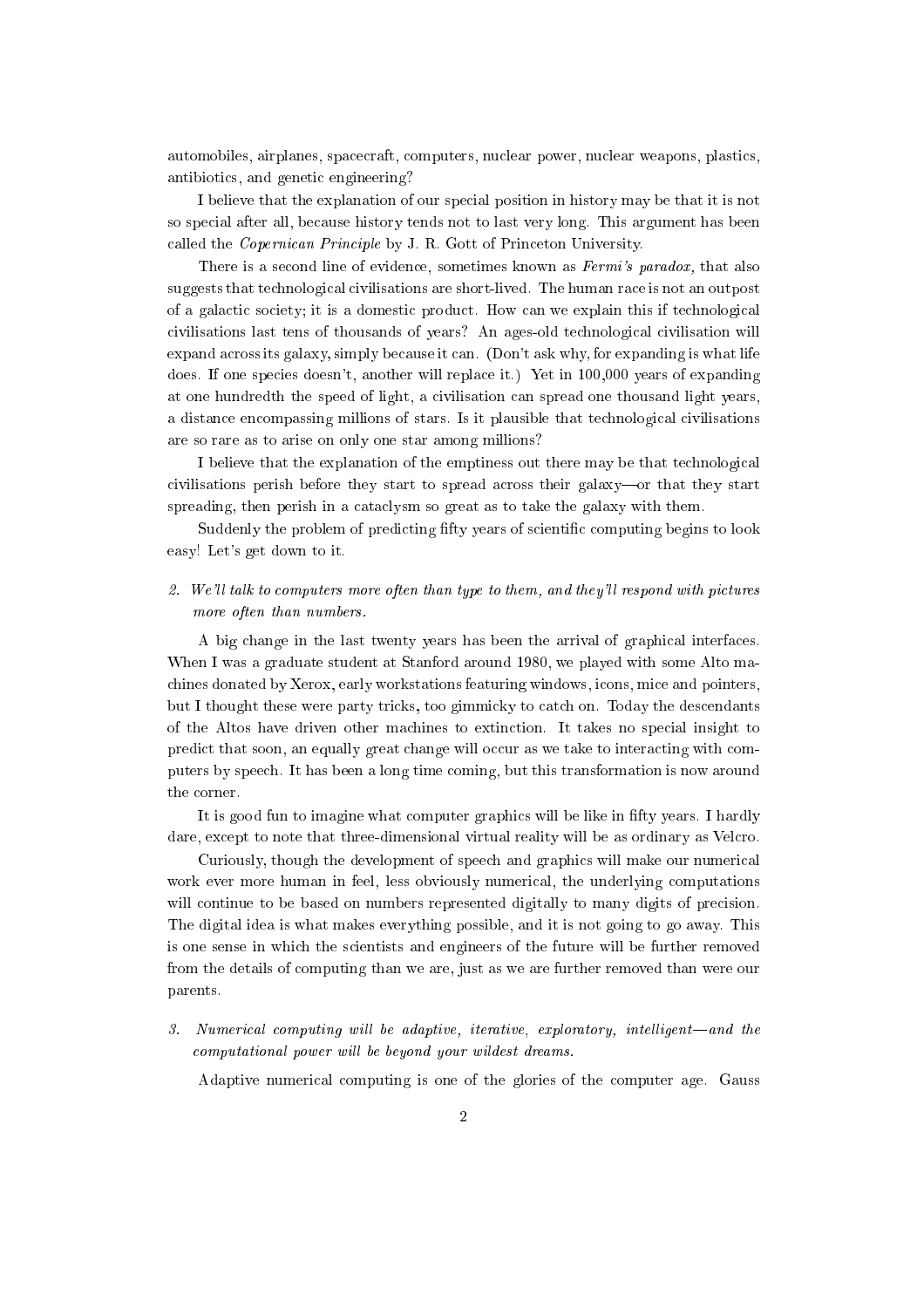quadrature was invented two centuries ago, but adaptive quadrature didn't arrive until the 1960s. Adaptive ODE solvers came soon after, and turned the solution of most ordinary differential equations into the use of a black box. Partial differential equations are not yet boxed in black, but the trend is in that direction. As time goes by, adaptivity managed by the computer's intelligence becomes more and more widespread. Computers are not as wise as people, but they can explore a forest of possibilities faster than we can. In fty years, this is how most numerical problems will be solved. We will tell the machine what we want, and the machine, an intelligent control system sitting atop an encyclopaedia of numerical methods, will juggle computational options at incomprehensible speed until it has solved the problem to the accuracy required. Then it will give us the answer; and if we insist, it may even tell us something of how it got there.

The power unleashed by this kind of computing will be vast. Large parts of physical reality will be simulated in real time before our eyes, with effects so far beyond what the men of 1950 could envision that the word "computation" may begin to seem old-fashioned and drop out of use.

When computations are all intelligent, when everything is embedded in a control loop, the mathematical landscape will change. One distinction that means a great deal to us today is that, broadly speaking, linear problems can be solved in one pass, but nonlinear ones require iteration. In fifty years, when everything is embedded in an iterative loop anyway, this difference will have diminished. For the same reason, today's big distinction between forward and inverse problems will have faded too.

My next prediction is a corollary.

#### 4. Determinism in numerical computing will be gone.

Recently our family rented a car for a holiday. One evening we wanted to look at the stars, which meant turning off the dome light. We couldn't figure out how to do it! A decade ago, closing the doors and flipping a switch would have sufficed, but nowadays, cars are more intelligent. In some, the light stays on for a fixed period after you close the doors, and in ours, the situation was even more complicated. There was an interlock with the engine, plus some additional intelligence that we never got to the bottom of. Eventually we got the light off, but we were not quite sure how we had done it, or if we could do it the same way again.

Have you noticed how many of our machines behave this way? Photocopiers used to be deterministic, but nowadays they have complicated arrays of internal states. The first copy may come out in landscape orientation, but the second in portrait, if the machine decides in-between that it ought to change modes. Typewriters used to be predictable too: you knew what would happen when you pressed a key. Nowadays, in Word or LaTeX, changing one character of input may alter the whole document in startling ways. Why, at motorway rest stops, even toilets are intelligent devices now whose states of mind we don't fully understand, and when you're finished with the toilet, you have two further negotiations to undertake with the intelligent sink and the intelligent hand drier!

What's true of toilets will be true of numerical computations. In fifty years, though the answers you get will be accurate without fail to the prescribed precision, you will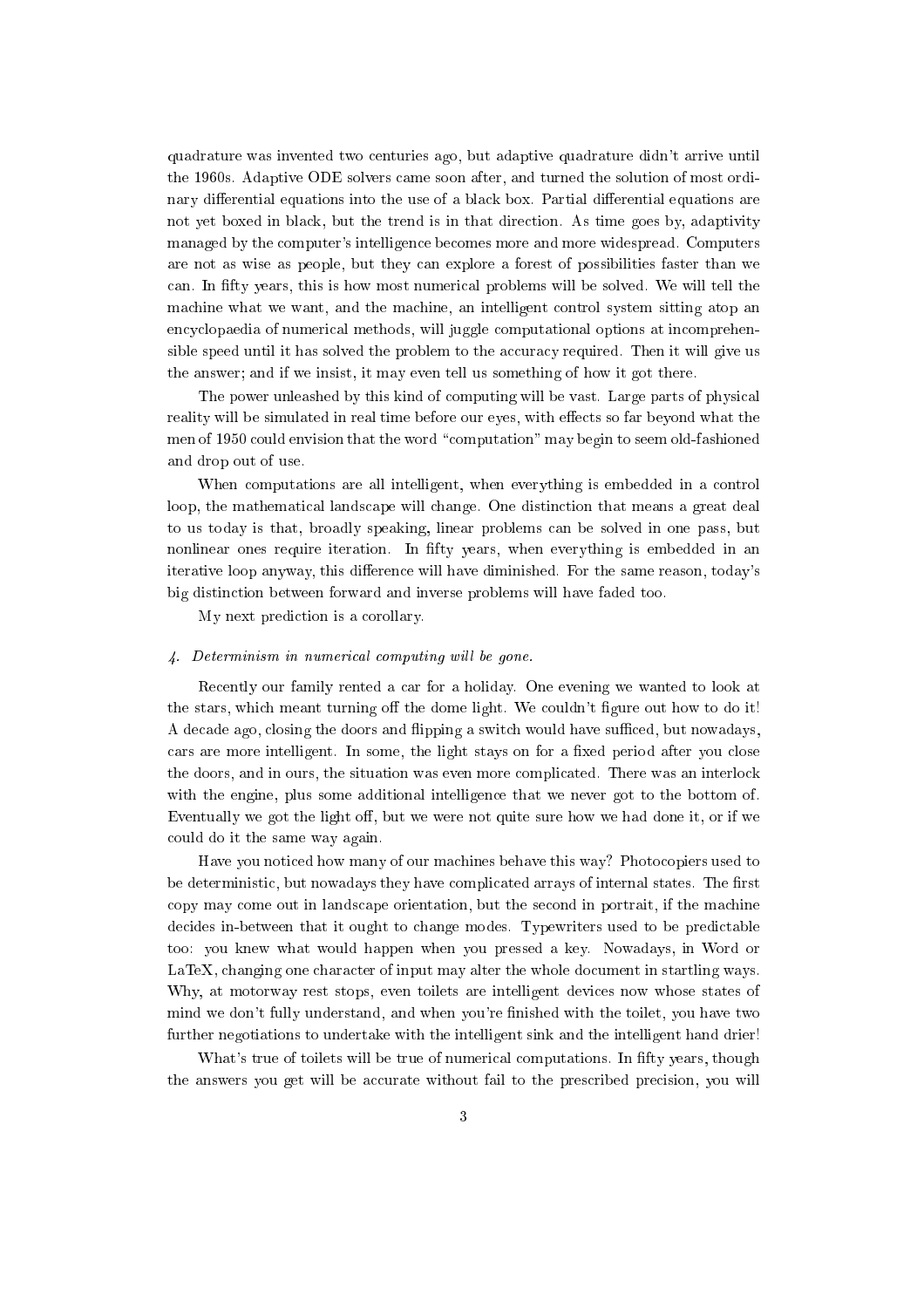not expect to duplicate them exactly if you solve the problem a second time. I don't see how this loss of determinism can be stopped. Of course, from a technical point of view, it would be easy to make our machines deterministic by simply leaving out all that intelligence. However, we will not do this, for intelligence is too powerful.

In the last fty years, the great message communicated to scientists and engineers was that it is unreasonable to ask for exactness in numerical computation. In the next fifty, they will learn not to ask for repeatability, either.

#### 5. The importance of floating point arithmetic will be undiminished.

So much will change in fifty years that it is refreshing to to predict some continuity. One thing that I believe will last is floating point arithmetic. Of course, the details will change, and in particular, word lengths will continue their progression from 16 to 32 to 64 to 128 bits and beyond, as sequences of computations become longer and require more accuracy to contain accumulation of errors. Conceivably we might even switch to hardware based on a logarithmic representation of numbers. But I believe the two defining features of floating point arithmetic will persist: relative rather than absolute magnitudes, and rounding of all intermediate operations.

Outside the numerical analysis community, some people feel that floating point arithmetic is an anachronism, a 1950s kludge that is destined to be cast aside as machines become more sophisticated. Computers may have been born as number crunchers, the feeling goes, but now that they are fast enough to do arbitrary symbolic manipulations, we must move to a higher plane. In truth, no amount of computer power will change the fact that most numerical problems cannot be solved symbolically. You have to make approximations, and floating point arithmetic is the best general-purpose approximation idea ever devised. It will persist, but get hidden deeper in the machine.

#### $\emph{b. Linear systems}$  of equations will be solved in  $O(N^{2}+1)$  flops.

Matrix computations as performed on machines around the world typically require  $O(N^*)$  noating point operations— nops —where  $N$  is the dimension of the problem. This statement applies exactly for computing inverses, determinants, and solutions of systems of equations, and it applies approximately for eigenvalues and singular values.  $_{\rm{Dul}}$  an of these problems involve only  $O(N^2)$  inputs, and as machines get faster, it is increasingly aggravating that  $O(N^2)$  operations should be needed to solve them.

 $_{\text{SUT}}$ assen showed in 1968 that the  $O(N^2)$  barrier could be breached. He devised a recursive algorithm whose running time was O(N <sup>-62</sup>7), approximately O(N <sup>-17</sup>), and subsequent improvements by Coppersmith, Winograd and others have brought the exponent down to 2.376. However, the algorithms in question involve constants so large that they are impractical, and they have had little effect on scientific computing. As a result, the problem of speeding up matrix computations is viewed by many numerical analysts as a theoretical distraction. This is a strange attitude to take to the most conspicuous unsolved problem in our field! Of course, it may be that there is some reason why no practical algorithm can ever be found, but we certainly do not know that today. A - Tast matrix inverse - may be possible, perhaps one with complexity  $O(N^2N^2)$  or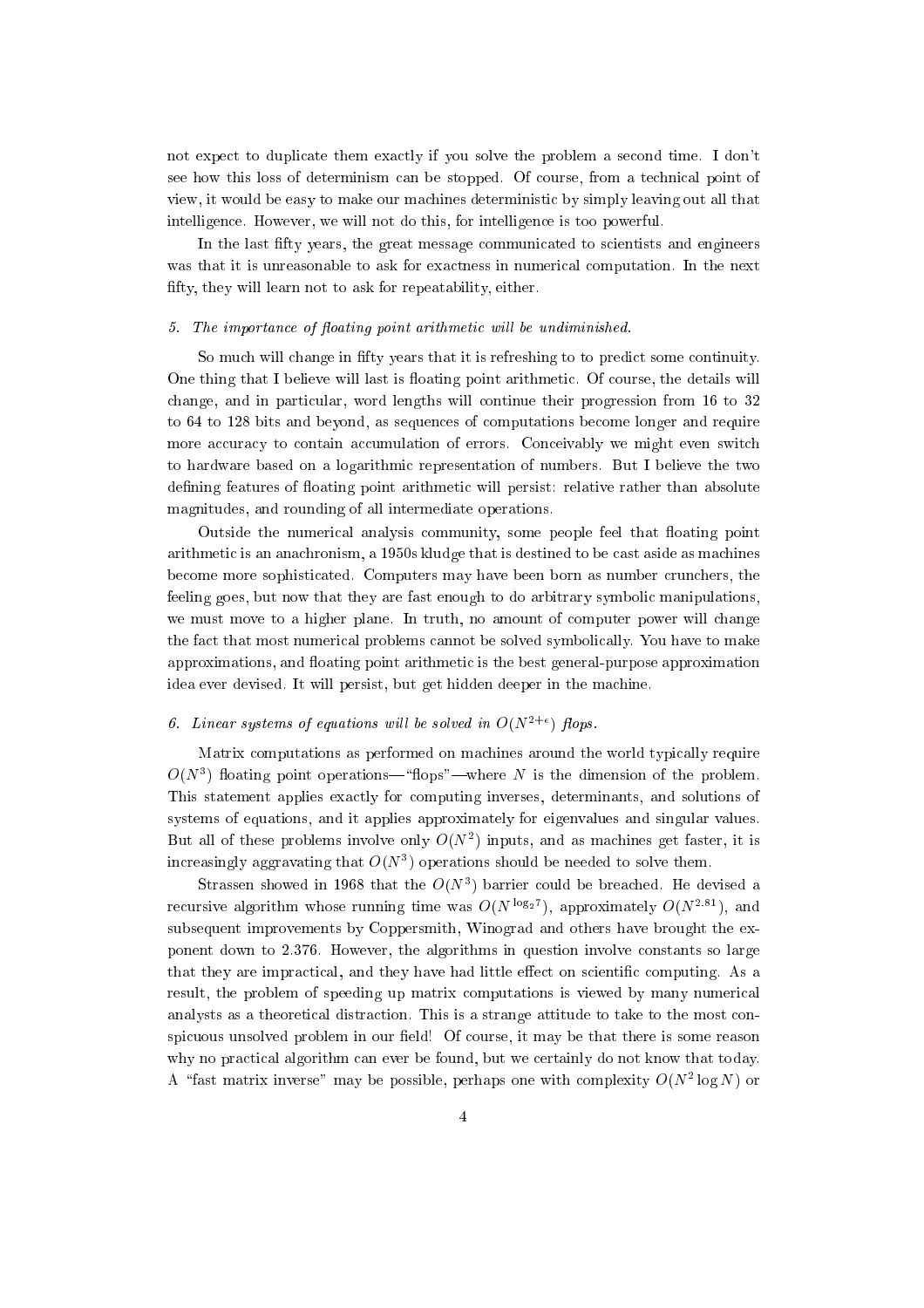$O(N^2 \log^2 N)$ , and discovering it would change everything.

In 1985 I made a bet with Peter Alfeld of the University of Utah that a matrix algorithm with complexity  $0(N^{\ast + \epsilon})$  for any  $\epsilon > 0$  would be found within ten years. None was, and I gave Alfeld a check for \$100. We renewed our bet, however, to 2005, and in that year I will renew it again if necessary. One morning, with luck, the headlines will appear. I think fifty years should be long enough.

#### 7. Multipole methods and their descendants will be ubiquitous.

The conjugate gradient and Lanczos algorithms were invented around 1950, and their story is a curious one. Nowadays we have no doubt as to what these methods are good for: they are matrix iterations, which for certain structured matrices bring those  $O(N^2)$  operation counts down to  $O(N^2)$  or even better. Though there are constants hidden in the "O", these methods are often much faster than Gaussian elimination and its relatives when  $N$  is large.

What is curious is that Hestenes, Stiefel, Lanczos and the rest didn't see this coming. In the 1950s, <sup>N</sup> was too small for conjugate gradients and Lanczos yet to be competitive, but all the mathematical pieces were in place. These men knew something of the convergence properties of their iterations, enough to have been able to predict that eventually, as machines grew faster, they must beat the competition. Yet they seem not to have made this prediction. A numerical analyst writing an essay like this one in 1960 might not have mentioned conjugate gradients at all.

It is with this history in mind that I mention multipole methods, by which I mean methods related to the recent algorithms of Rokhlin and Greengard for N-body problems and integral equations. Times have changed, and we are all asymptotickers. When multipole methods were being invented in the 1980s, they were competitive in 2D but not 3D. Yet Rokhlin and Greengard saw immediately that these techniques reduced operation counts from  $O(N^2)$  to  $O(N)$ , give or take a logarithmic factor, so now could they not win in the long run? And so they will.

The success of multipole methods will exemplify a general trend. As time goes by, large-scale numerical computations rely more on approximate algorithms, even for problems that might in principle be solved exactly in a finite number of steps. Approximate algorithms are more robust than exact ones, and they are also often faster.

8. Breakthroughs wil l have occurred in matrix preconditioners, spectral methods, and  $time$  stepping for partial differential equations.

It is hard not to be optimistic about merely technical hurdles. The business of matrix preconditioners is vitally important, but it is a jungle these days—surely improvements are in store! Spectral methods for PDEs are in a similar state—remarkably powerful, but varying awkwardly from one application to the next. Order is needed here, and it will come. As for time-stepping, this is the old problems of stiffness, reasonably well in hand for ODEs but still unsolved in a general way for PDEs. To this day, the CFL restriction constrains our computations all across the range of science and engineering. To get around this constraint, time steps are taken smaller than we would wish, huge matrix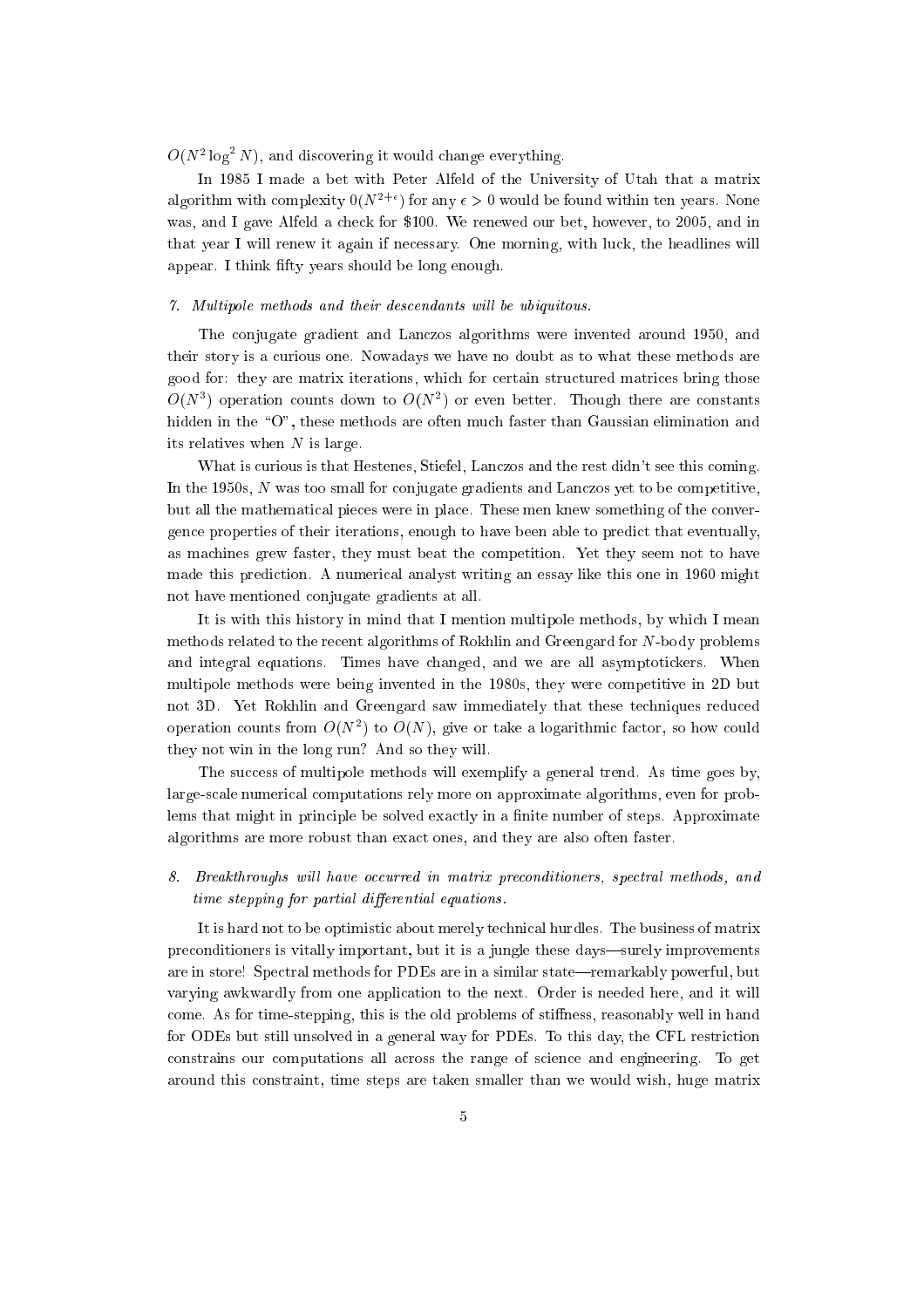problems are solved at great cost, and physically important terms are thrown away just because they are too hard to implement. The CFL condition will not disappear, but new weapons will be devised to help us in the day-to-day struggle against it.

#### 9. The dream of seamless interoperability will have been achieved.

Users and onlookers complain year after year, why is so much human intervention needed to get from the whiteboard to the solution? Why does one computer program have to be written for the grid generator, another for the discretisation, and another for the linear algebra, requiring interfaces all along the way with repeated opportunities for human error? Why are symbolic and numerical calculations separate? Why can't our ideas and tools blend together into a seamless interoperable system? Well, of course, they can, and getting there is merely an engineering problem. Fifty years from now, the grids and the solvers will have been coupled|and humans will more and more rarely catch sight of actual numbers in the course of doing science.

## $10.$  The problem of massively parallel computing will have been blown open by ideas related to the human brain.

The information revolution is well underway, but the revolution in understanding the human brain has not arrived yet. Some key idea is missing.

Another fact of scientic life is that the problem of massively parallel computing is stalled. For decades it has seemed plain that eventually, serial computers must run up against the constraints of the speed of light and the size of atoms, at which point further increases in power must come about through parallelism. Yet parallel computing nowadays is a clumsy business, bogged down in communication problems, nowhere near as advanced as everyone expected a decade ago.

I believe that the dream of parallel computing will be fulfilled. And it is hard to avoid the thought that if parallel computing and the human brain are both on the agenda, the two revolutions in store will somehow be linked. Brain researchers will make discoveries that transform our methods of parallel computing; or computer scientists will make discoveries that unlock the secrets of the brain; or, just as likely, the two fields will change in tandem, perhaps during an astonishing ten years of upheaval. The upheaval could begin tomorrow, or it might take another generation, but it will come before 2050.

Meanwhile, another revolution in biology is already happening: the working out of DNA/RNA genomes and their implications. Every organism from virus to man is specied by a program written in the alphabet of the nucleotides. Since Watson and Crick, we have known this must be true, and in  $1995$ , the first genome of a free-standing organism was sequenced. Since then, dozens more have followed, with the human genome itself now nearly complete, and everything in biology, from development to drug design, is being reinvented as we watch. If I give you the sequence KPSGCGEQNMINFYPNVL in the standard code for the amino acids, this is enough for you to determine in a few seconds that I am speaking of an  $\alpha$ -macroglobulin proteinase inhibitor of *Octopus vul*garis, and to locate related enzymes in ten other species. Just point your browser to http://www.ncbi.nlm.nih.gov and run blastp.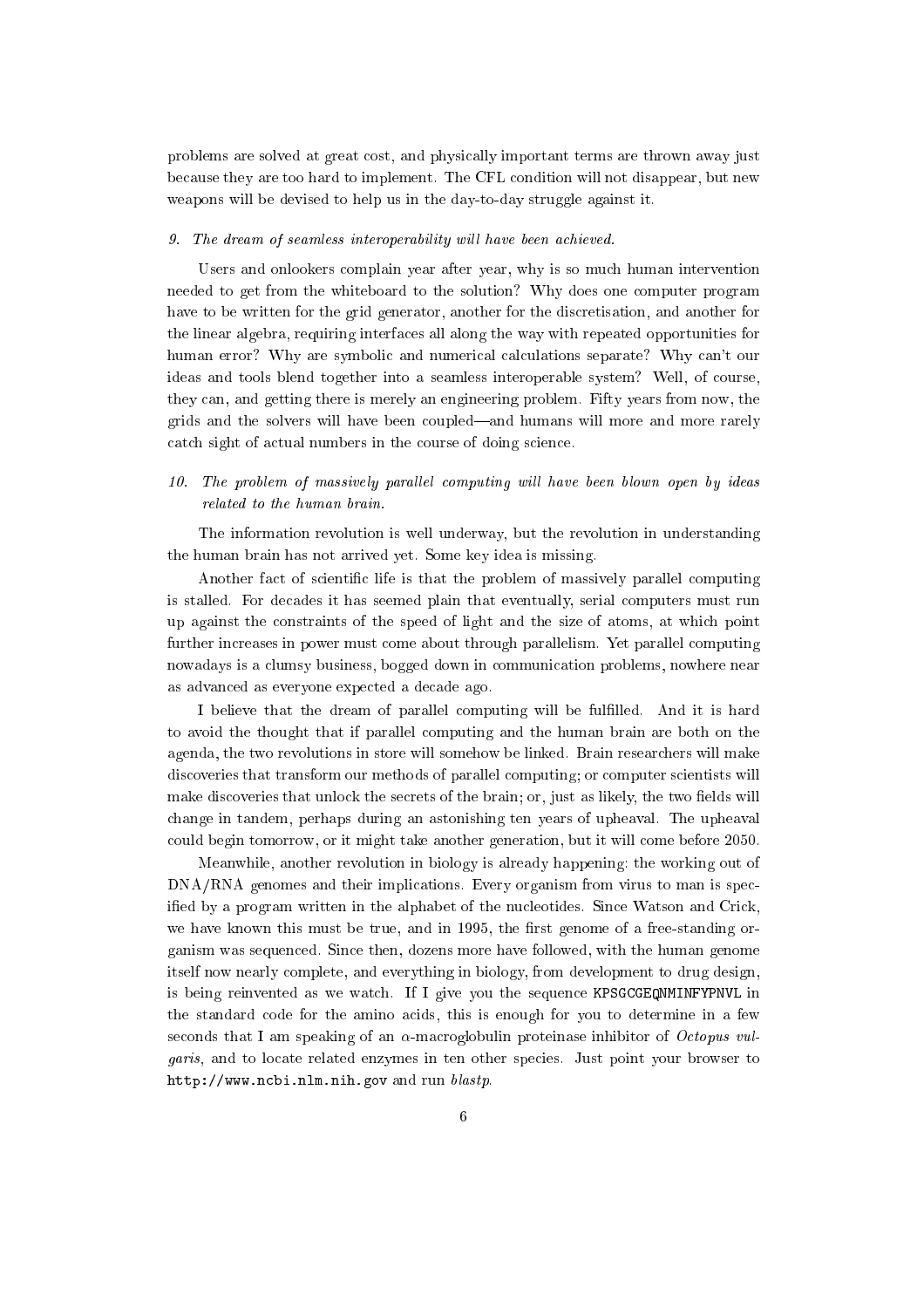I believe that this drama has implications for computing.

11. Our methods of programming wil l have been blown open by ideas related to genomes and natural selection.

Genetic programs and computer programs are strangely analogous. Both are absolutely precise digital codes, and no other codes that we know of have anything like the complexity of these two, with the size of a genome being of roughly the same order of magmude (5  $\times$  10° nucleotides for *Homo sapiens)* as the size of an operating system (2  $\times$  10° bits for Windows 98). As a generation of engineers grows up with genomics, thinking digitally about the evolution of life on earth, our methods of computer programming will change. (Some ideas in this direction are already with us.) Traditionally, computer programs are written in a different way from biological ones. There's a programmer in the loop, an intelligence, which gives computer programs a logical structure that biological programs lack (not to mention comments!). Yet it is notable that nowadays, large-scale software systems are too big to be understood in detail by any individual, let alone mechanically analysed or veried, and indeed, the process of industrial software design already seems as close to evolution by natural selection as to mathematical logic. Software at a place like Microsoft is generated by an unending process of experiment and test, code and correct, a process in which individual human intelligences seem less important than they used to. Software systems evolve from one generation to the next, and they are never perfect, but they work. The process is repugnant to some computer scientists, but it is scalable and unstoppable.

Finally, a prediction that is not really a prediction, just a pious wish.

12. If we start thinking now, maybe we can cook up a good name for our field!

 $* * * *$ 

Table 1 lists some highlights from the history of scientic computing. Its attempt to extrapolate to the future summarises some of the thoughts I have expressed in this essay.

When I looked at this collection of predictions, I was startled to see that a theme emerges from them. Some are what one might call purely technical. The others, however, those marked by asterisks, suggest a trend:

$$
Human\,\,beings\,\,will\,\,be\,\,removed\,\,from\,\,the\,\,loop.\tag{(*)}
$$

I find I have envisioned an unsettling future, a future in which humans, though still the taskmasters of computers, are no longer much involved in the details of getting the tasks done. Fifty years from now, it is hard to imagine that our machines will still be dim enough to benet much from our assistance. Sketch your needs to the machine, and then—well, you might as well go have a cup of coffee.

That's my report from 2000, down here on the exponential.